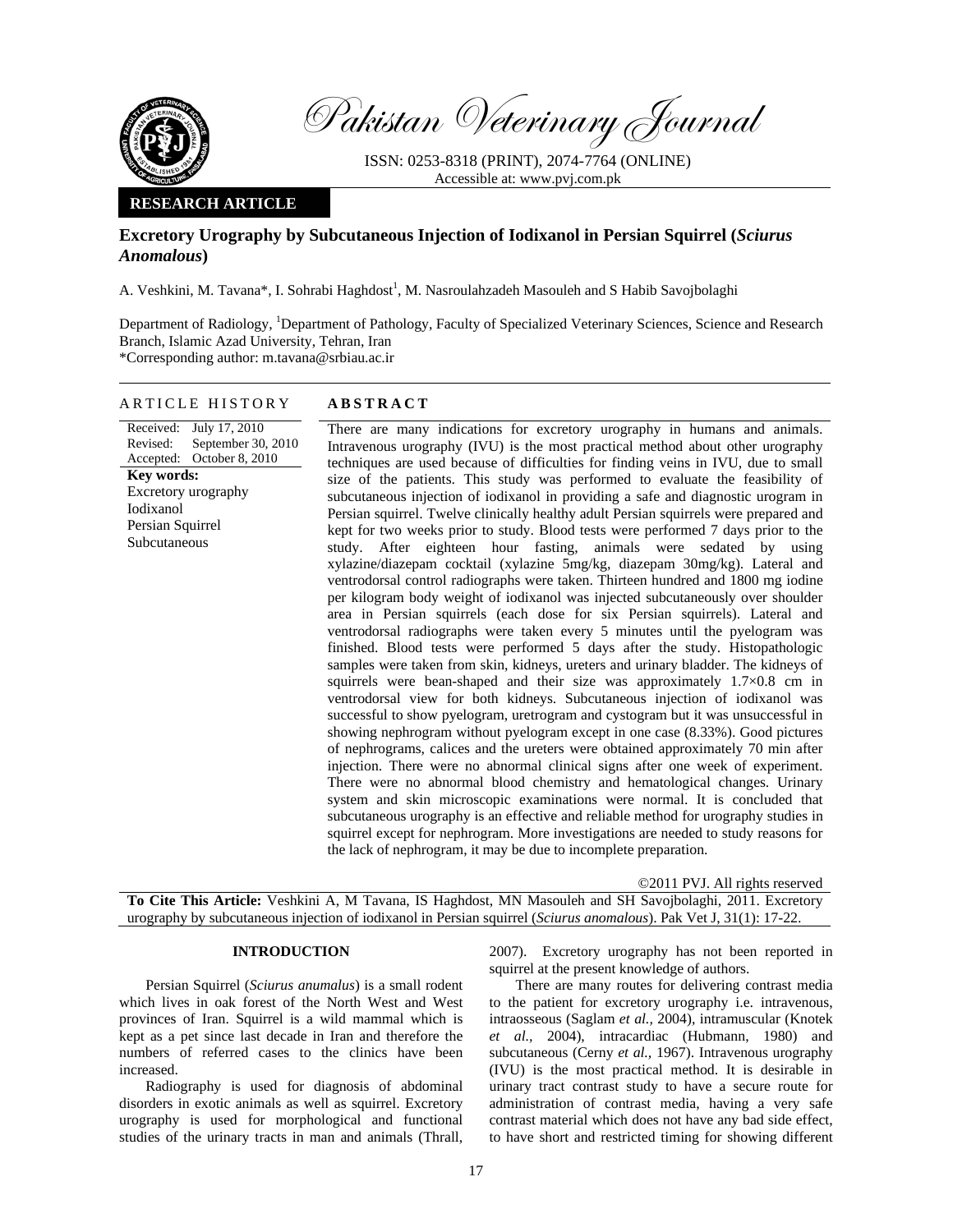part of urinary system. Despite improvement in techniques and equipment for obtaining venous access, in small mammals, it is not always possible to achieve a secure IV line. For this reason an alternative route for contrast media administration is desirable in these animals (Porzio *et al.,* 2001). Therefore subcutaneous urography may be feasible to be achieved in squirrel due to inaccessible vein route. The aim of this study was to evaluate the efficacy of subcutaneous injection of iodixanol (a non-ionic iodinated contrast agent under the trade name Visipaque) in providing a safe and diagnostic urogram in Persian squirrel.

## **MATERIALS AND METHODS**

Twelve clinically healthy adult Persian squirrels, with no evidence of any urinary system disorder were prepared from animal selling center and kept for two weeks prior to study. Blood tests were performed 7 days prior to the study and no abnormality in hematological and biochemical factors was detected (Khazraiinia *et al.*, 2008).

Before administration of contrast media the squirrels were fasted for 18 hours, and 20 mg per kilogram body weight of dimethicone was given orally 2 hours before starting the procedure. To facilitate handling the animals and to get good-quality radiographs, the animals were sedated with xylazine/diazepam cocktail (xylazine 5mg/kg, diazepam 30mg/kg) administered intramuscularly.

Control lateral (L) and ventrodorsal (VD) radiographs were taken prior to contrast study with focus-film distance (FFD) of 100 cm and Kilovolt peak (kVP): of 45-47, Milliampere per seconds (mAs: 2.0) using a portable Sedcal X-Ray machine (Fig. 1 and Fig. 2). But unfortunately no cleansing of the large bowel was successful even after 18 hours of fasting in eleven cases.



**Fig. 1:** Lateral view of control radiograph.

Thirteen hundreds and 1800 mg of iodine/kg b. wt (iodixanol; Visipaque©) were injected subcutaneously over shoulder joint (each dose for six Persian squirrels). Eighteen hindered mg was tried to find out any complication associated with using higher doses of non ionized Iodine as contrast media (Agut *et al.*, 1999; Ajadi *et al*., 2006).

Lateral and VD radiographs were taken after every 5 minutes until the pyelogram was finished. All animals were kept for one week after experiment to note any abnormality in animals. Blood tests were performed 5

days after the study. Then squirrels were euthanized by over dose of anesthetic drug and with permission from Iranian Society for the Prevention of Cruelty to Animal. Pathologic samples of kidneys and the skin were taken and sent by routine manner for microscopic examinations. Data was analyzed statistically using student t-test.



**Fig. 2:** Ventrodorsal view of control radiograph.

### **RESULTS**

The shape of the kidneys of squirrels were bean shaped, their sizes were approximately 1.7×0.8 cm for both kidneys in gross anatomic investigation. Right kidney was slightly cranial than left. Right kidneys were seen at the level of first to third lumbar vertebrae and left kidneys were seen at the level of third to fifth lumbar vertebrae in VD views. The squirrel's kidneys were approximately  $2.14 \pm 0.09$  times the length of the second lumbar vertebral body in VD view (Fig. 3 and Fig. 4).



**Fig. 3:** Lateral view radiograph of nephrogram phase. Arrow: nephrogram phase.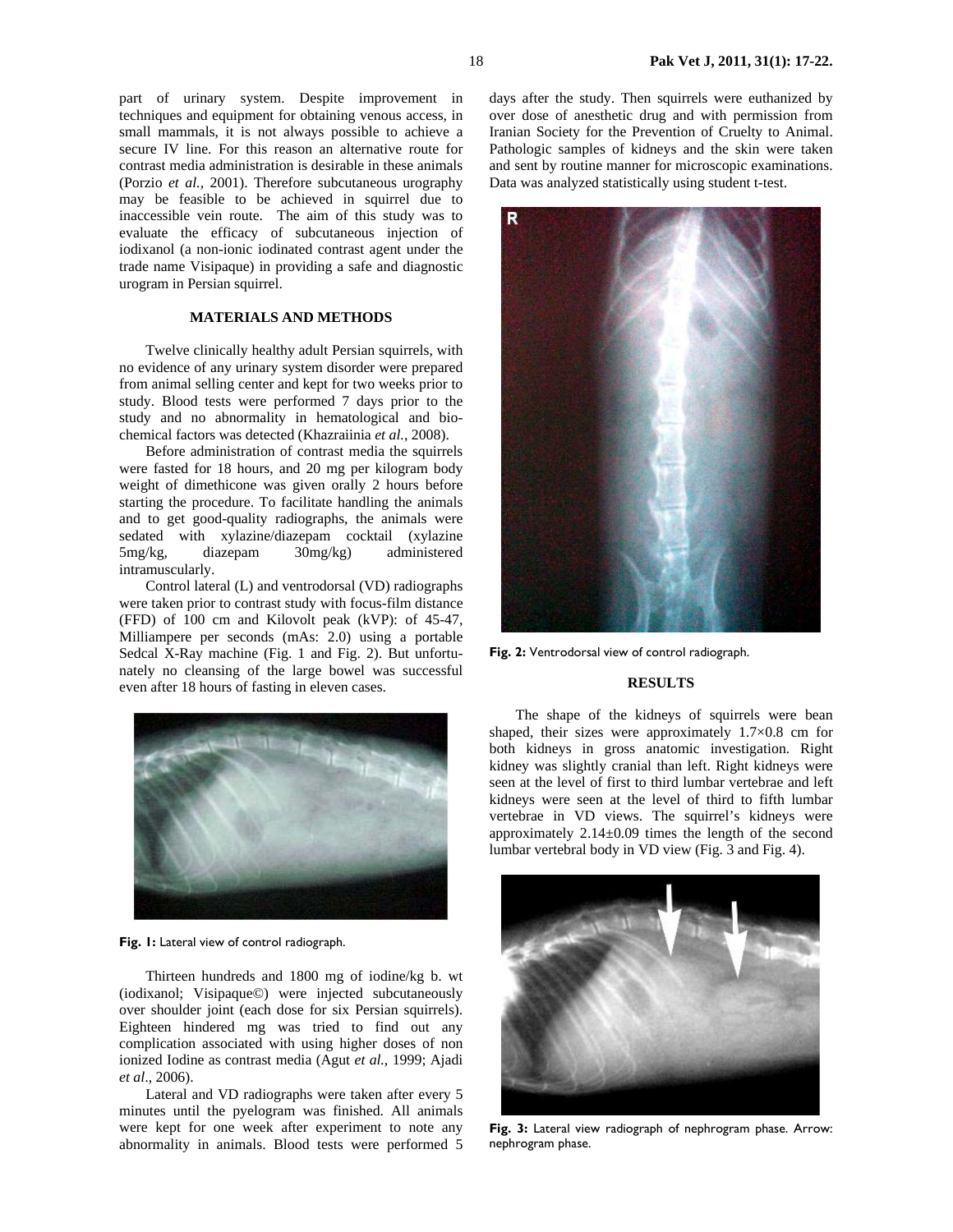Increased opacity of the kidneys (nephrogram) was seen only in one case of 1300 mg dosage group, starting at 15min, having the optimum opacity at 20min and lasted until 230min. Nephrogram was seen clearly in both L and VD views in this only case. No nephrogram without pyelogram was detected in other 11 cases at all (Fig. 3 and Fig. 4).



**Fig. 4:** Ventrodorsal view radiograph of nephrogram phase. Arrow: nephrogram phase.

In 1300 mg dosage group and in L view, starting of pyelogram was 32.50±8.2min and optimum visualization was between 45.00±10.60 to 225.00±5.00min (Table 1). For VD view, pyelogram started at 44.16±12.41min and optimum visualization was between 54.00±13.87 to 228.33±3.89min (Fig. 5 and Fig. 6).

In 1800 mg dosage and in L views, starting of pyelogram was 26.66±9.30min and optimum visualization was between 41.66±15.38 to 223.75±6.07min (Table 1). For VD views, pyelogram started at 38.33±10.32min and optimum visualization was between 48.75±15.47 to  $224.58\pm5.82$ min (Fig. 5 and Fig. 6). No fading was detected for nephrogram up to 223.13±5.43min. It started at this time when subcutaneously injected contrast media was completely vanished.

Ureters were seen in only L views in all cases (100%) of 1300 and 1800mg group at the time of  $55.00\pm4.47$  and 52.00±10.80min and optimum visualization at the time of 60.00±6.32 to 216.66±5.16min and 57.00±7.50 to 231.33 ±5.16min, respectively (Table 2). In 1300mg group, ureters were only seen in one case in VD views at the time of 60 minutes and optimum visualization at the time of 70 to 220 minuets (Fig. 7) whereas ureters were not seen in all VD views in 1800mg group.

Bladder was seen in both views at the time of 22.5±4.18 to 22.83±2.04min in group 1300 mg and 1800 mg respectively and lasted up to 240 minuets. Bladder was extended up to the level of fifth lumbar vertebrae.

The bladder wall was clearly defined from its surroundings (Fig. 5 and Fig. 6).

There were no abnormal clinical signs after one week of experiment. There were no abnormal biochemical and hemtological changes. Urinary system and skin histopathological examinations were normal.



**Fig. 5:** Lateral view radiograph of pyelogram and cystogram phases. Small arrow: pyelogram phase and large arrow: distended urinary bladder.

### **DISCUSSION**

Squirrel is a wild mammal which is not kept usually as a pet around the world. It became very popular to keep squirrel as a pet during the last decade in Iran. Radiography is used to diagnose abnormalities like other species in squirrel. Normal anatomy of some parts of this animal is reported (Thorington and Darrow, 2000) and radiographic diagnosis of its disorders like nutritional secondary hyperparathyroidism and ricketts was reported (Vajhi *et al.*, 2006).

Plain radiography of the abdomen may show kidneys in high quality radiographs and with animal preparations. Unlike other animals like cat and rabbits, in squirrel even full bladder is not visible on plain radiographs. Urinary system can be investigated by means of urography (Heuter, 2005), ultrasonography (Mayor *et al.*, 1995), nuclear medicine (Daniel *et al*., 1999) and MRI (Klein and Pollack*,* 1992; Nikken and Krestin, 2007).

Urography is used by injection of contrast media via intravenous, subcutaneous, intramuscular, intracardiac and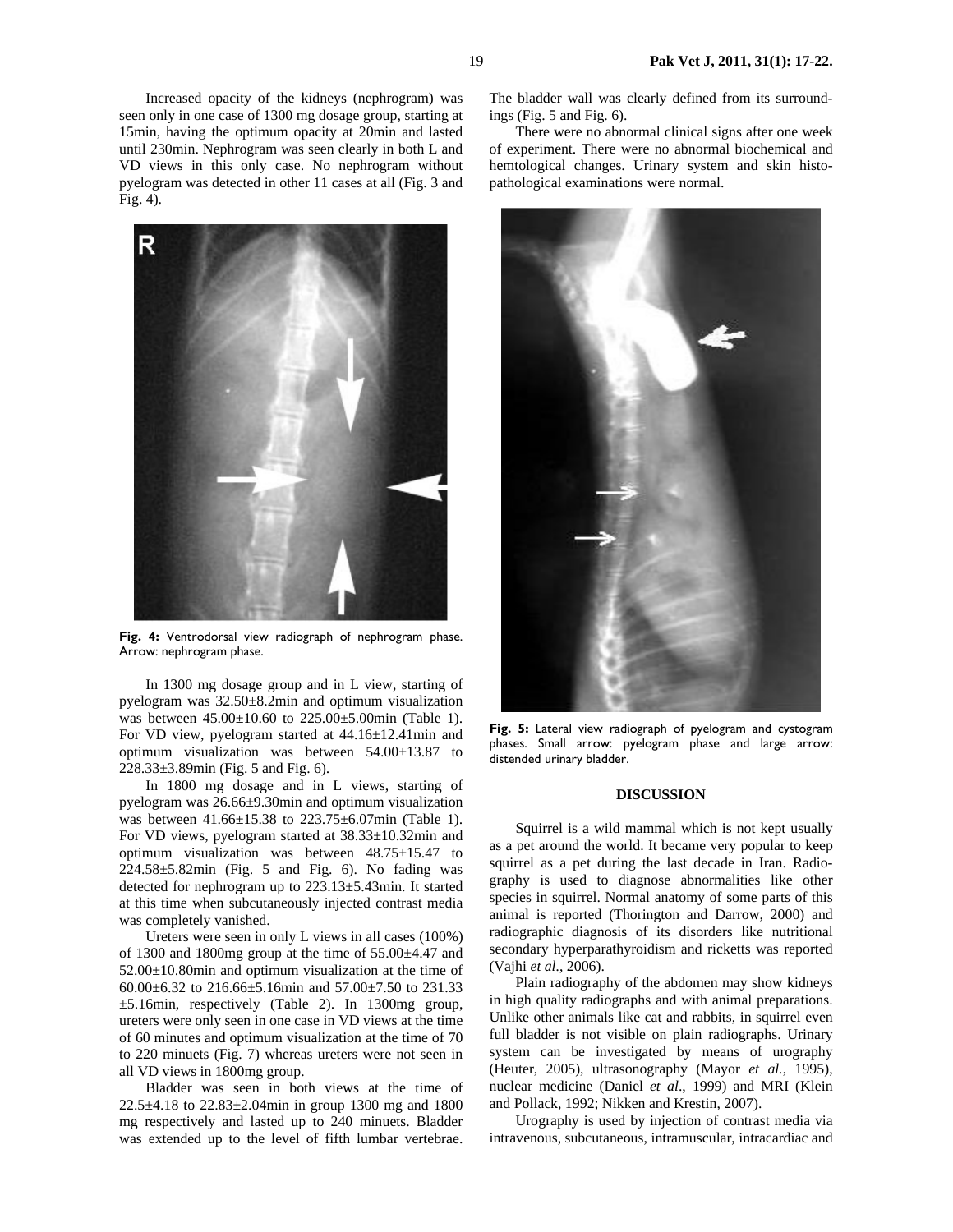

**Fig. 6:** Ventrodorsal view radiograph of pyelogram and cystogram phases. Small arrow: pyelogram phase and large arrow: distended urinary bladder.

intraosseous routes in animals (Hubmann, 1980; Porzio *et al.*, 2001; Knotek *et al.*, 2004; Saglam *et al*., 2004) and human (Cerny *et al.*, 1967; Ngo *et al.*, 2009). Intravenous urography is the most commonly used procedure for making urography, but in very small sized animals and neonates, it is difficult to find veins for injection of iodine contrast materials (Porzio *et al*., 2001; Saglam *et al.*, 2004). Intraosseous injection is used for patients that it is difficult to have access to their veins (Ngo *et al.*, 2009) and it is also used for injection of contrast media for procedures like urography (Saglam *et al.*, 2004). The quality of radiographs is very good in intraoseous urography and the timing for these procedures is very short and takes about 15 minutes to complete the whole procedures (Saglam *et al*., 2004). But this technique is very invasive and osteochonderosis (22.7% cases) was reported as a complication of interaosseous urography (Porzio *et al.*, 2001). Subcutaneous and intramuscular injection for urography is reported in humans and also in small sized animals where other routes for injection are not very easy so it seems that these routes are feasible in small sized animals like squirrel.

Subcutaneous urography was reported in human many years ago (Cerny *et al.,* 1967) but there is no report of this procedure in animals and humans in recent years.

Different kinds of contrast media have been used for excretory urography (Newhouse *et al*., 1994; Chuang *et al*., 2009). Some articles confirmed that the iodine dosage is more important than iodine concentration in excretory urography (Crespi-Porro *et al.,* 1991). Iodixanol showed no significant metabolism in humans and had an excellent renal safety (McCullough, 2006; Reed *et al*., 2009).



**Fig. 7:** Lateral view radiograph of uretrogram phase. Arrow: ureters.

Intraosseous, intramuscular, intravenous, and also subcutaneous urography is not reported in squirrel at the present knowledge of authors. Subcutaneous urographgy using iodixanol was used to study the efficacy of this technique to show normal passage of contrast media in squirrel in this study.

Eight hundred mg of iodine per kilogram body weight up to 1000 mg is reported to be adequate to delineate urinary systems in human and dog and cat (Kealy and McAllister, 2000). This amount of iodixanol was unable to delineate nephrogram, pyelogram for a very long time in squirrel (Tavana *et al.*, 2008). That is why 1300 and 1800 mg iodine/kg BW in the form of iodixanol was tried. This amount was able to show the urinary system completely.

There was no significant difference for nephrogram delineation between 1300 and 1800 mg iodine/kg BW. Both doses were unable to show nephrogram without pyelogram very clearly in all cases except in one case of 1300mg group. Many different factors like off feeding, water withholding and emptying large intestine were considered as causes for not showing the nephrogram alone (Kealy and McAllister, 2000). It should be emphasized that even after many attempts, there was failure to empty large intestine and this was true when control radiographs were examined before contrast studies. It is concluded that failure to empty large bowels properly is the actual reason for not delineating nephrogram. The only case in which nephrogram was shown very clearly in both L and VD radiographs the large intestine was completely empty. It is important to find out practical ways to empty large intestine completely and easily before applying subcutaneous or other routes for urography in squirrel.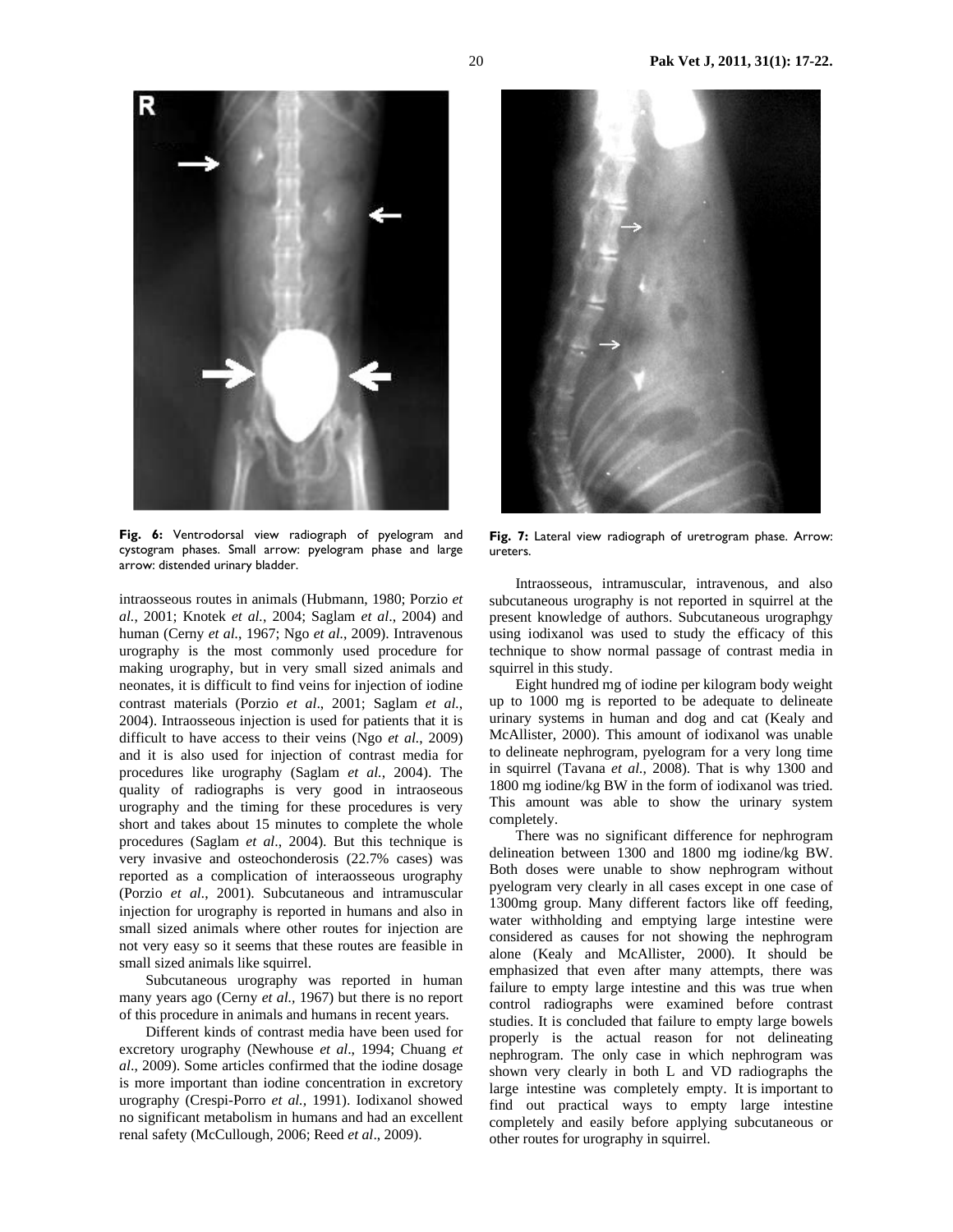| Group             | Phase           | Number | Mean<br>SD |       | Minimum | <b>Maximum</b> | P value |  |
|-------------------|-----------------|--------|------------|-------|---------|----------------|---------|--|
|                   |                 |        | min.       | min.  | min.    | min.           |         |  |
| Lateral view      |                 |        |            |       |         |                |         |  |
|                   | Starting of     | 6      | 32.50      | 8.21  | 25.00   | 40.00          | 0.13    |  |
|                   | pyelogram       | 6      | 26.66      | 9.30  | 15.00   | 35.00          |         |  |
|                   | Optimum view of | 6      | 45.50      | 10.60 | 35.00   | 60.00          | 0.48    |  |
| II                | pyelogram       | 6      | 41.66      | 15.38 | 30.00   | 60.00          |         |  |
|                   | Finishing of    | 6      | 225.00     | 5.00  | 220.00  | 230.00         | 0.74    |  |
|                   | pyelogram       | 6      | 223.75     | 6.07  | 220.00  | 230.00         |         |  |
| Ventrodorsal view |                 |        |            |       |         |                |         |  |
|                   | Starting of     | 6      | 44.16      | 12.41 | 25.00   | 50.00          | 0.29    |  |
| II                | pyelogram       | 6      | 38.33      | 10.32 | 30.00   | 60.00          |         |  |
|                   | Optimum view of | 6      | 54.00      | 13.87 | 35.00   | 70.00          | 0.66    |  |
| II                | pyelogram       | 6      | 48.75      | 15.47 | 35.00   | 80.00          |         |  |
|                   | Finishing of    | 6      | 228.33     | 3.89  | 210.00  | 220.00         |         |  |
| II                | pyelogram       | 6      | 224.58     | 5.82  | 205.00  | 220.00         | 0.77    |  |

**Table 1:** Comparison of pyelogram in I and II groups in lateral and ventrodorsal view

|  |  |  |  |  |  | Table 2: Comparison of uretrogram in I and II groups in lateral view |  |
|--|--|--|--|--|--|----------------------------------------------------------------------|--|
|--|--|--|--|--|--|----------------------------------------------------------------------|--|

| Group | ັ<br>Phase      | . .<br>Number | Mean   | SD    | <b>Minimum</b> | <b>Maximum</b> | P value |  |
|-------|-----------------|---------------|--------|-------|----------------|----------------|---------|--|
|       |                 |               | min.   | min.  | min.           | min.           |         |  |
|       | Starting of     | ּס            | 55.00  | 4.47  | 50.00          | 60.00          | 0.75    |  |
|       | uretrogram      | ь             | 52.00  | 10.80 | 40.00          | 70.00          |         |  |
|       | Optimum view of | o             | 60.00  | 6.32  | 50.00          | 65.00          | 0.54    |  |
|       | uretrogram      | 6             | 57.00  | 7.50  | 50.00          | 70.00          |         |  |
|       | Finishing of    | o             | 216.66 | 5.16  | 210.00         | 220.00         | 0.17    |  |
|       | uretrogram      |               | 231.33 | 5.16  | 210.00         | 220.00         |         |  |

Pyelogram was shown very clearly and for a very long period of times in both positionings and both doses of 1300 and 1800 mg of iodine/kg BW. There was no significant difference between two doses to show pyelogram, except the time of showing pyelogram was slightly shorter in 1800 than in 1300mg of iodine/kg BW, but this time difference was not significant (Table 1). So the best dose for urography was suggested 1300mg of iodine per kilogram body weight in squirrel. Subcutaneous urography was very capable to show pyelogram from 20min up to 230min and this long range of time gives clinician to take radiographs without having stress for losing critical best time for urograms. This critical time is very short for IVU and intraosseous urography which is between 2 to 15min (Saglam *et al*., 2004).

Uretrogram was seen best in L view in all cases of both groups in this study where VD view was able to show uretrogram in only one case of 1300mg of iodine per kilogram body weight group. It was interesting that uretrogrms were shown in entire length of ureters unlike the ureters of cat and dogs that is shown in peristaltic waves (Kealy and McAllister, 2000). There was no significant difference between two doses to show uretrogram, except the time of showing uretrogram was slightly shorter in 1800 than 1300mg of iodine per kilogram body weight, but this time difference was not significant (Table 2). Uretrogram was shown from 60 to 230min very clearly. For showing entire length of ureters "unlike IVU in cats and dogs" in this study it is concluded that it can be due to two reasons, first due to slow and gradual release of contrast media from subcutaneous tissues, second with "less probability" due to histological differences of ureters of squirrel to cats and dogs. It is suggested that histological studies of the ureters of squirrel should be done. Cystogram was shown very clearly like IVU in cats and dogs at the end of study from 25 to 240min. The amount of contrast media was

increased in the bladder by increasing the time and complete distended bladder can be seen from 90 to 240min if voiding not happened. Voiding was happened in 5 cases so best time for detecting distended bladder was at least 145min. Bladder was seen as a pear shaped structure in both views in front of pelvic rim and its wall from its contents could be seen clearly. There was no significant abnormality in histological examinations of kidneys, ureters, bladder and site of injection in subcutaneous region due to both doses of contrast materials.

Nephrogram without pyelogram was seen in one squirrel and pyelogram, cystogram and uretrogram were being investigated during a long period of times. It is also reported that base on ionizing or non-ionizing component of the contrast media like visipaque, there was no complication when this drug is used for IVU in human. It is reported that when non-anesthetized person or animals were injected with contrast media some complications like nausea, abdominal pain, discomfort, vomiting, anaphylactic shock, collapse and death were happened (Katayama *et al.*, 1990). There were no such complications during procedures and no illnesses were seen up to two weeks afterward in this study.

### **REFERENCES**

- Agut A, J Murciano, MA Sanchez-Valverde, FG Laredo and MC Tovar, 1999. Comparison of different doses of iohexol with amidotrizoate for excretory urography in cats. Res Vet Sci, 67: 73-82.
- Ajadi RA, A Adetunji, VO Omoerah and JU Okoh, 2006. Influence of dosage and chemical restraints on feline excretory urography. J S Afr Vet Assoc, 77: 202-204.
- Cerny JC, AR Kendall and RM Nesbit, 1967. Subcutaneous pyelography in infants: a reappraisal. J Urol, 98: 405-409.